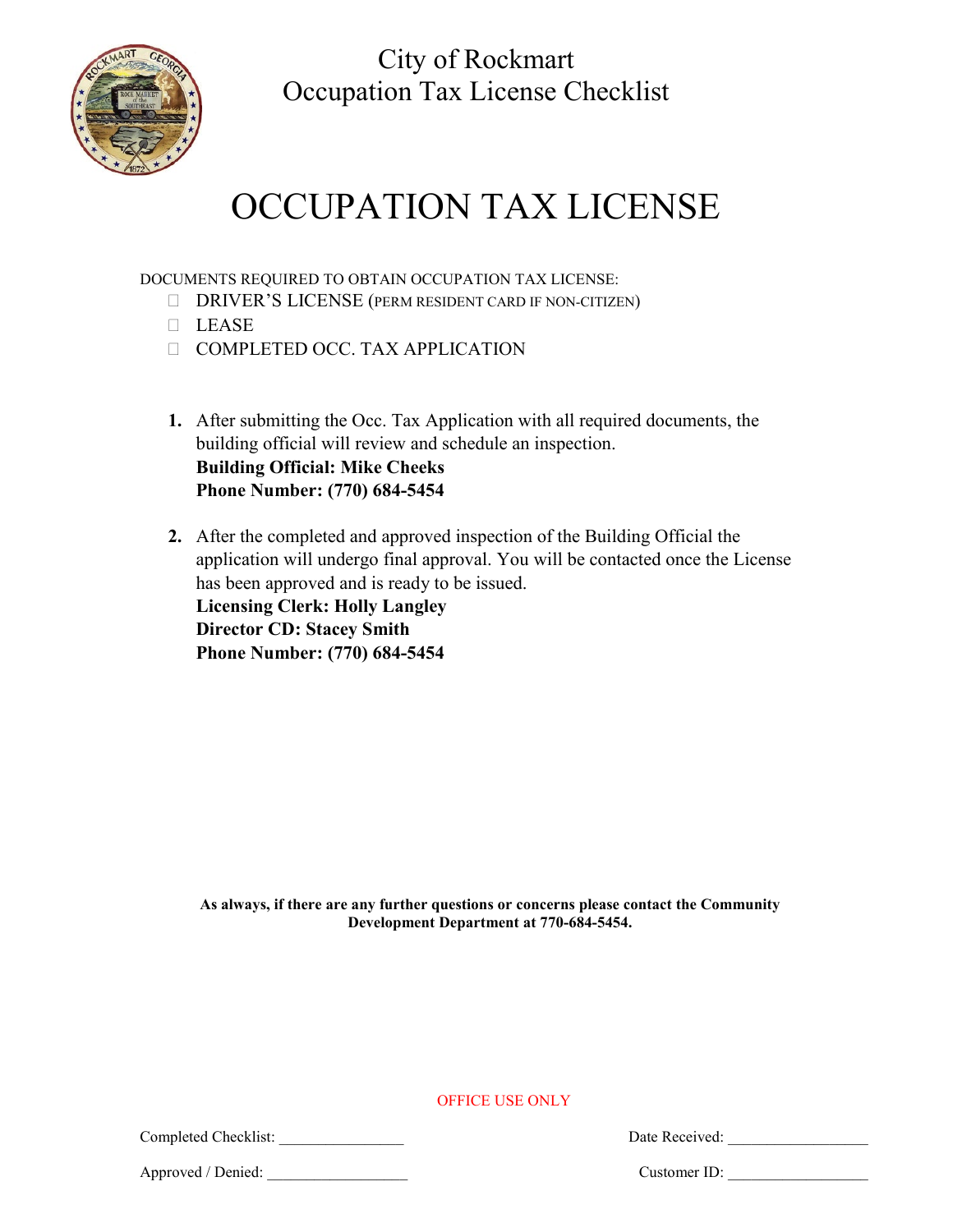|                                                                                                                                                                                                                                                                                                                                                                    |                                                                                    |                        | Customer ID:               |
|--------------------------------------------------------------------------------------------------------------------------------------------------------------------------------------------------------------------------------------------------------------------------------------------------------------------------------------------------------------------|------------------------------------------------------------------------------------|------------------------|----------------------------|
|                                                                                                                                                                                                                                                                                                                                                                    |                                                                                    |                        |                            |
|                                                                                                                                                                                                                                                                                                                                                                    | <b>City of Rockmart</b><br><b>Registration for Annual</b><br><b>Occupation Tax</b> |                        |                            |
| Name of Business                                                                                                                                                                                                                                                                                                                                                   |                                                                                    | Sales Tax #            |                            |
| Address of Business                                                                                                                                                                                                                                                                                                                                                |                                                                                    | Federal ID# OR SSN     |                            |
| Type of Business                                                                                                                                                                                                                                                                                                                                                   |                                                                                    | Phone Number           |                            |
| Mailing Address                                                                                                                                                                                                                                                                                                                                                    |                                                                                    |                        | (Anticipated Opening Date) |
| <b>Email Address</b>                                                                                                                                                                                                                                                                                                                                               |                                                                                    |                        |                            |
| Individual () Partnership ()                                                                                                                                                                                                                                                                                                                                       |                                                                                    | Corporation () () LLC. |                            |
| Name of Owners, Partners, or Officers of Corporation                                                                                                                                                                                                                                                                                                               |                                                                                    |                        |                            |
| Name                                                                                                                                                                                                                                                                                                                                                               | Title                                                                              |                        |                            |
| Name                                                                                                                                                                                                                                                                                                                                                               | Title                                                                              |                        |                            |
| Name                                                                                                                                                                                                                                                                                                                                                               | Title                                                                              |                        |                            |
| Number of Hours Considered a Work Week                                                                                                                                                                                                                                                                                                                             |                                                                                    |                        |                            |
| Number of Full Time Employees                                                                                                                                                                                                                                                                                                                                      | Part – Time                                                                        |                        | (20 hours or less)         |
| Note any unusual configurations of employees and their time worked (include owners, partners, and<br>officers who are active in the business):                                                                                                                                                                                                                     |                                                                                    |                        |                            |
| If applicable, please attach a copy of any required certifications and state licenses.                                                                                                                                                                                                                                                                             |                                                                                    |                        |                            |
| Please Note: The City has a sign ordinance and a permit must be issued before any signage installed.                                                                                                                                                                                                                                                               |                                                                                    |                        |                            |
| Within 24 hours of opening and periodically; the City of Rockmart may inspect premises to ensure compliance<br>with public safety regulations, local, state, and federal laws. Failure to comply with regulations may result in<br>revocation of business license.<br>It is unlawful to conduct a business within the City of Rockmart without a business license. |                                                                                    |                        |                            |
| I certify that the information given above as a basis for taxation is true and correct to the best of my knowledge.<br>Signature acknowledges agreement to comply with all ordinances of the City of Rockmart.                                                                                                                                                     |                                                                                    |                        |                            |
| Signature                                                                                                                                                                                                                                                                                                                                                          |                                                                                    | Title                  | Date                       |
| OFFICE USE ONLY:                                                                                                                                                                                                                                                                                                                                                   |                                                                                    |                        |                            |
| City of Rockmart Approval City Clerk Zoning Zoning                                                                                                                                                                                                                                                                                                                 |                                                                                    | <b>Building</b>        |                            |
| Life Safety _____________ State Licensing Required                                                                                                                                                                                                                                                                                                                 |                                                                                    |                        |                            |

**Please attach a copy of a Photo Identification Card and Social Security Card or equivalent when submitting.**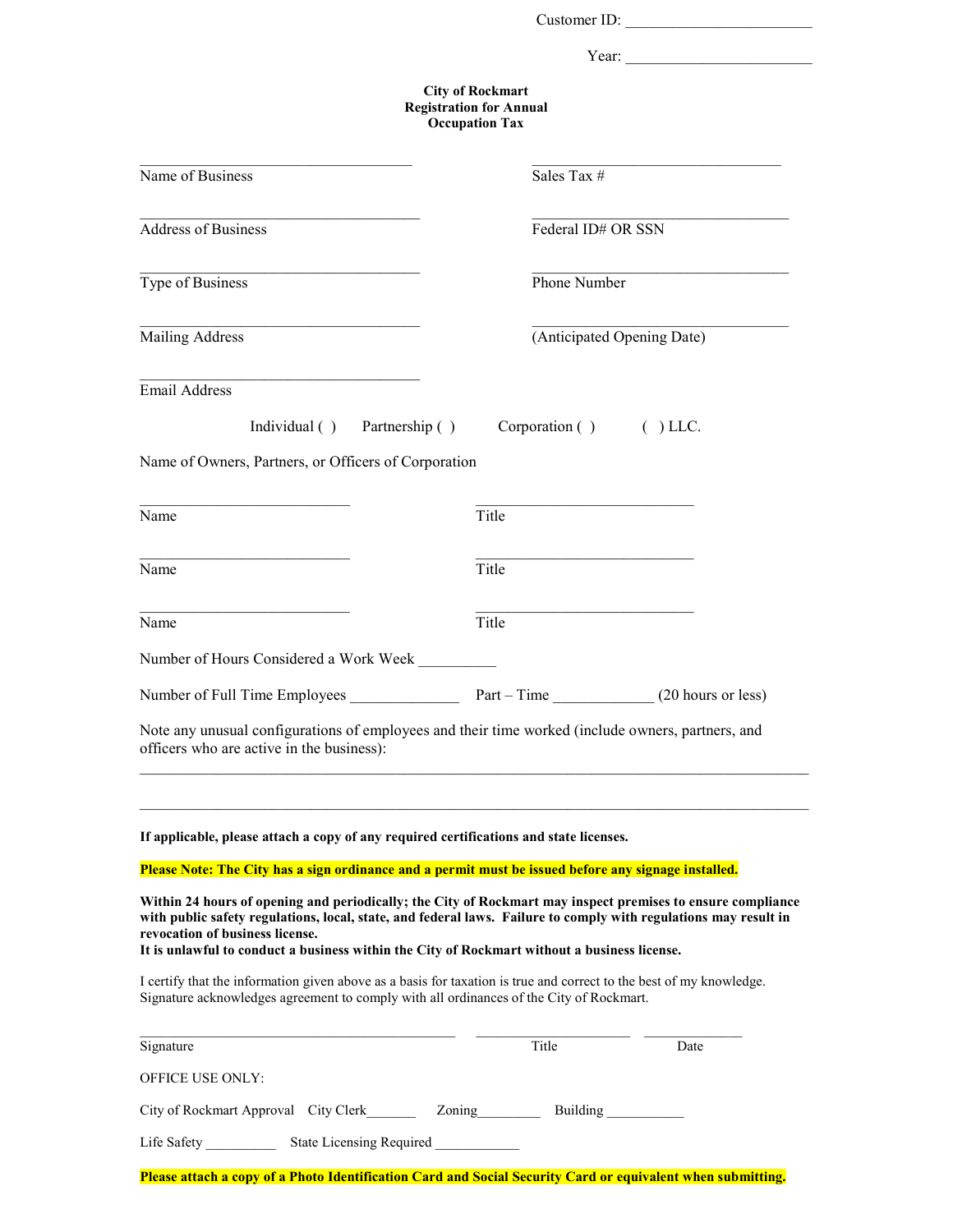Customer ID: \_\_\_\_\_\_\_\_\_\_\_\_\_\_\_\_\_\_\_\_\_\_\_\_

Year:

#### **Private Employer Affidavit Pursuant to O.C.G.A. § 36-60-6(d)**

By executing this affidavit under oath, as an applicant for  $a(n)$ 

\_\_\_\_Occupation Tax\_\_\_\_\_\_\_\_\_\_ [*business license, occupational tax certificate, or other document required to operate a business*] as referenced in O.C.G.A. § 36-60-6(d), from

\_\_\_\_\_City of Rockmart\_\_\_\_\_\_\_\_ [*name of county or municipal corporation*], the undersigned applicant representing the private employer known as

\_\_\_\_\_\_\_\_\_\_\_\_\_\_\_\_\_\_\_\_\_\_\_\_\_\_\_\_\_\_\_\_\_\_\_\_\_\_\_\_\_\_\_\_ [*printed name of private employer*] verifies one of the following with respect to my application for the above-mentioned document:

#### **1. Fill out this section if the current date is on or before June 30, 2013.**

(a) \_\_\_\_\_\_\_ On January 1st of the below signed year the individual, firm, or corporation employed one hundred (100) or more employees.

(b)\_\_\_\_\_\_\_ On January 1st of the below signed year the individual, firm, or corporation employed less than one hundred (100) employees.

*If the employer selected 1(a) please fill out Section 3 below.* 

#### **2. Fill out this section if the current date is after July 1, 2013.**

(a) \_\_\_\_\_\_\_ On January 1st of the below signed year the individual, firm, or corporation employed more than ten (10) employees.

(b)\_\_\_\_\_\_\_ On January 1st of the below signed year the individual, firm, or corporation employed less than ten (10) employees.

*If the employer selected 2(a) please fill out Section 3 below.* 

**3. The employer has registered with and utilizes the federal work authorization program in accordance with the applicable provisions and deadlines established in O.C.G.A. § 36-60-6(a). The undersigned private employer also attests that its federal work authorization user identification number and date of authorization are as listed below:** 

> \_\_\_\_\_\_\_\_\_\_\_\_\_\_\_\_\_\_\_\_\_\_\_\_\_\_\_\_\_\_\_\_\_\_\_\_\_\_\_\_\_\_\_\_\_ Federal Work Authorization User Identification Number (E-VERIFY NUMBER)

#### \_\_\_\_\_\_\_\_\_\_\_\_\_\_\_\_\_\_\_\_\_\_\_\_\_\_\_\_\_\_\_\_\_\_\_\_\_\_\_\_\_\_\_\_\_ Date of Authorization

--------------------------------------------------------------------------------------------------------------------------- In making the above representation under oath, I understand that any person who knowingly and willfully makes a false, fictitious, or fraudulent statement or representation in an affidavit shall be guilty of a violation of O.C.G.A. § 16-10-20, and face criminal penalties allowed by such statute.

Executed on the  $\alpha$  date of  $\alpha$ , 201 in  $\alpha$  (city),  $\alpha$  (state)

Signature of Authorized Officer or Agent

 $\mathcal{L}_\text{max}$  , where  $\mathcal{L}_\text{max}$  is the set of the set of the set of the set of the set of the set of the set of the set of the set of the set of the set of the set of the set of the set of the set of the set of the se

 $\mathcal{L}_\text{max}$  , where  $\mathcal{L}_\text{max}$  and  $\mathcal{L}_\text{max}$  and  $\mathcal{L}_\text{max}$ 

Printed Name of and Title of Authorized Officer or Agent

SUBSCRIBED AND SWORN BEFORE ME ON THIS THE DAY OF  $,20$ .

 $\mathcal{L}_\text{max}$ 

 $\mathcal{L}_\text{max}$  , where  $\mathcal{L}_\text{max}$  is the set of the set of the set of the set of the set of the set of the set of the set of the set of the set of the set of the set of the set of the set of the set of the set of the se NOTARY PUBLIC

My Commission Expires: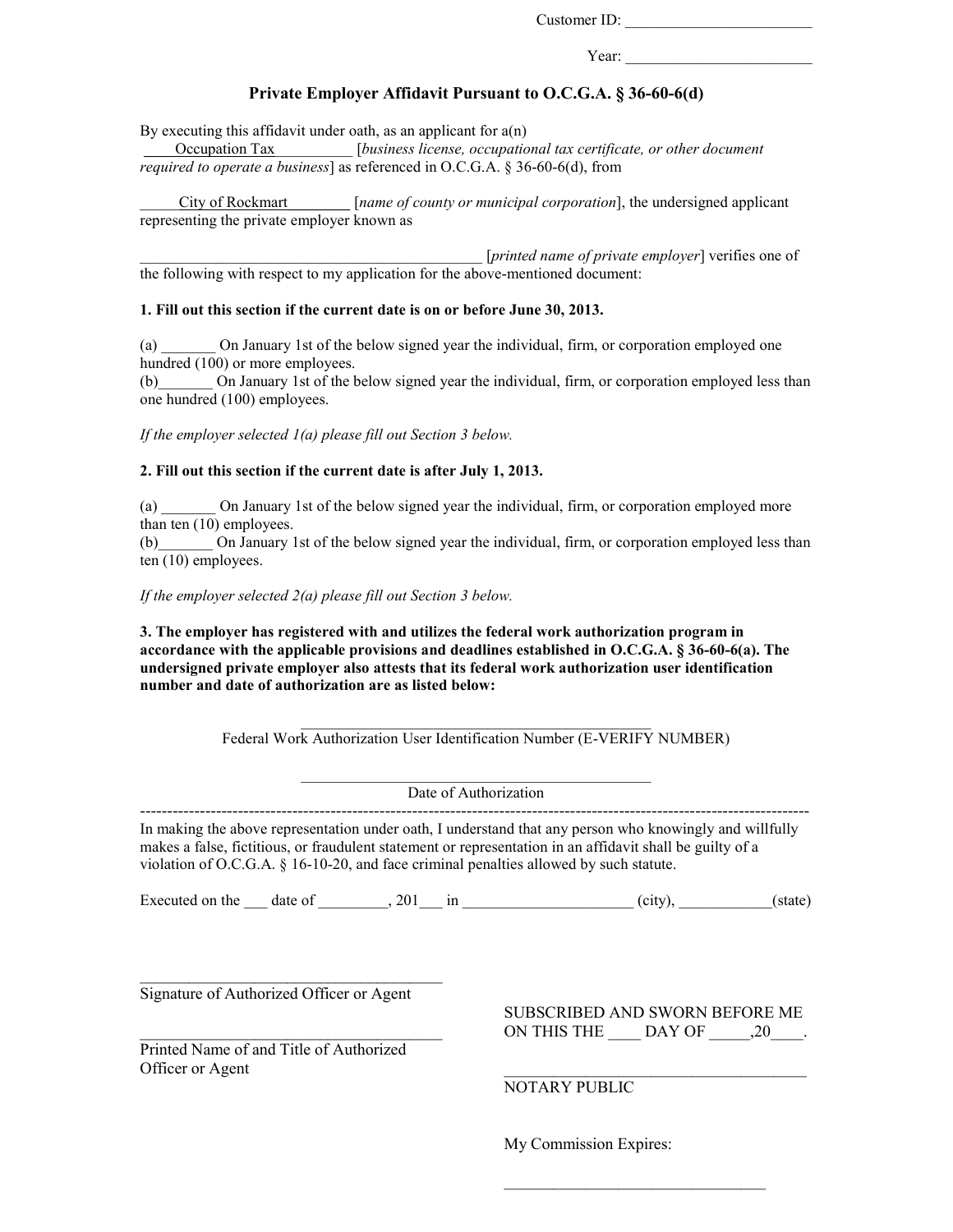Customer ID: \_\_\_\_\_\_\_\_\_\_\_\_\_\_\_\_\_\_\_\_\_\_\_\_

Year:

## City of Rockmart Affidavit for Public Benefit Application

By executing this affidavit under oath, as an applicant for a City of Rockmart, Georgia Business License or Occupation Tax Certificate, Alcohol License or other public benefit as referenced in O.C.G.A. Section 50-36-1, I am stating the following with respect to my application for a City of Rockmart, Business License or Georgia Occupational Tax Certificate, Alcohol License, or other public benefit (circle one) for

.

(Name of natural person applying on behalf of individual, business, corporation, partnership, or other private entity)

1. I am a United States citizen

### **OR**

2. I am a legal permanent resident 18 years of age or older or I am an otherwise qualified alien or non-immigrant under the Federal Immigration and nationality Act 18 years of age or older and lawfully present in the United States.\*

In making the above representation under oath, I understand that any person who knowingly and willfully makes a false, fictitious, or fraudulent statement or representation in an affidavit shall be guilty of a violation of Code Section 16-10-20 of the Official Code of Georgia.

|                                                                       | Signature of Applicant                     | Date |
|-----------------------------------------------------------------------|--------------------------------------------|------|
|                                                                       | Printed Name:                              |      |
| <b>SUBSCRIBED AND SWORN</b><br>BEFORE ME ON THIS THE<br>DAY OF<br>.20 | *                                          |      |
|                                                                       | Alien Registration number for non-citizens |      |

Notary Public My Commission Expires:

\*Note: O.C.G.A. § 50-36-1(e)(2) requires that aliens under the federal Immigration and Nationality Act, Title 8 U.S.C., as amended, provide their alien registration number. Because legal permanent residents are included in the federal definition of "alien", legal permanent residents must also provide their alien registration number. Qualified aliens that do no have an alien registration number may supply another identifying number below: